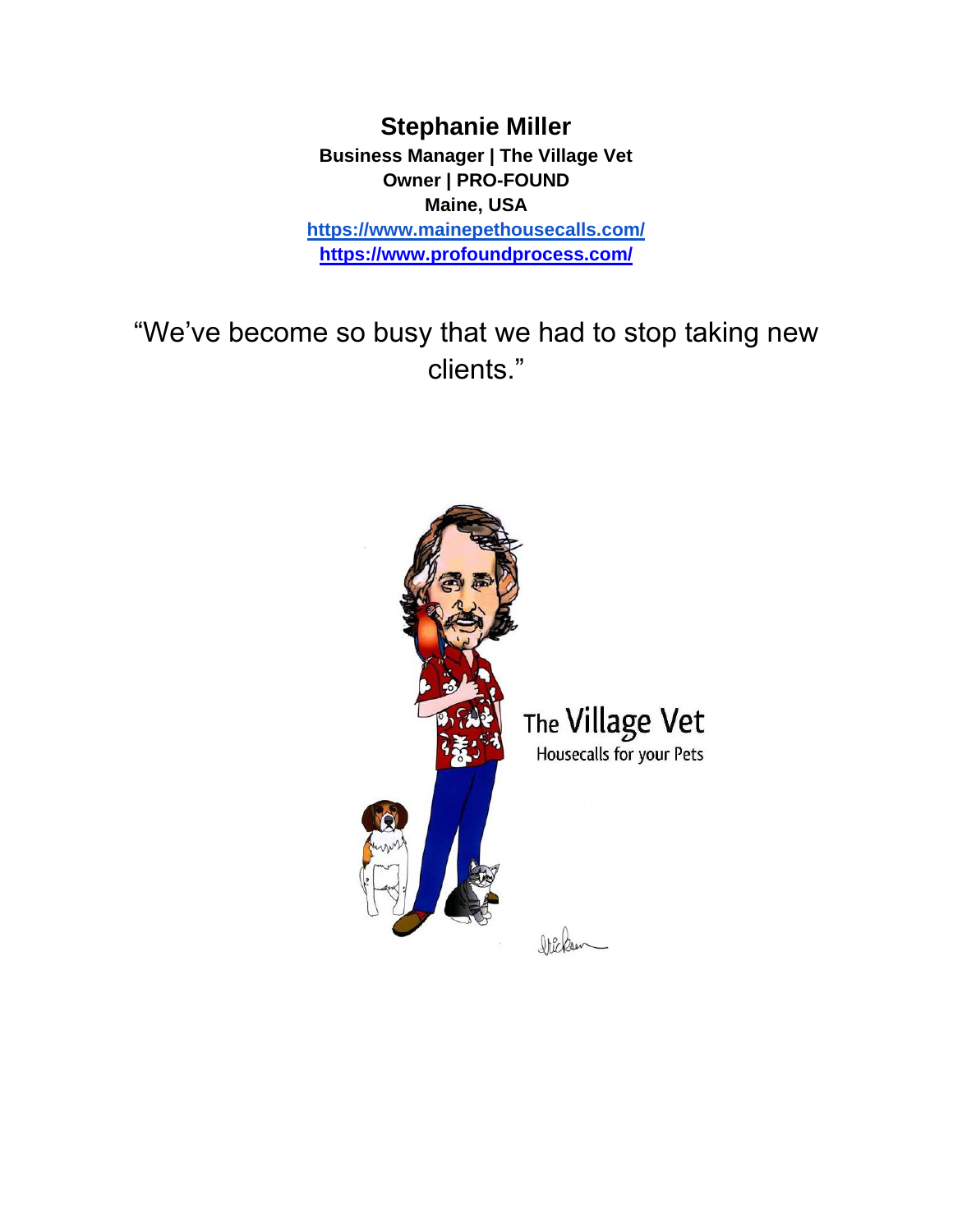**The line between work and life is often blurry, especially if you're constantly dealing with admin tasks. Stephanie Miller manages not one, but two businesses, and still finds time to kick back and relax. Read to find out how she eliminates tasks with vCita.**

### **Tell us a little bit about what you do.**

My husband and I each own a business. I am the business manager of The Village Vet, my husband Fred's veterinary house call practice, and I also own a marketing company called PRO-FOUND.

#### **What sort of problems were you experiencing that made you look for a business management solution?**

As far as PRO-FOUND is concerned, I needed a scheduling software. I had used a different software in the past and it didn't offer enough features. Once I found vCita and installed it on my personal website, I liked it so much that I started using it for my husband's business. He really needed a scheduling solution where clients could book their own appointments and communicate with him because he's always on the road.

### **And what did you find as a result of using vCita?**

For PRO-FOUND, the result of using vCita was the ease of communicating with people all over the world. It didn't matter what time zone they were in, I could always schedule appointments and communicate with anyone very easily. With the house call practice, that solved everything, it's just an all-in-one platform. I even used vCita to ask clients for a review after their appointments, using the "thank you" function. I couldn't run the house call business without it.

"I'm not looking to take a vacation, my life is a vacation, and vCita makes that more possible."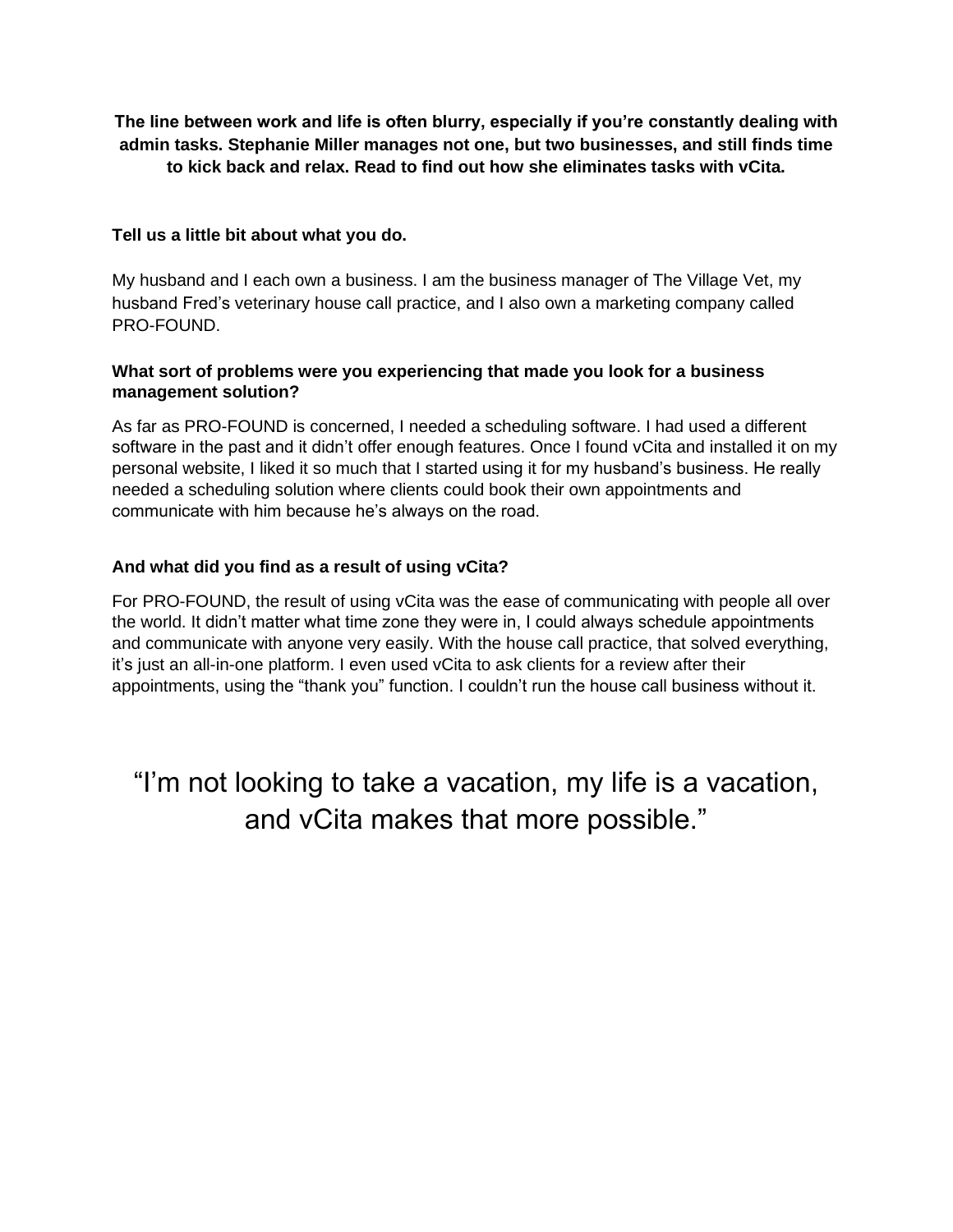

Expert in the Art of Promotion, Discovery and Recovery



Promote People





Promote Things (Business)



877-417-7744

ProfoundProcess.com

# **Which features do you enjoy the most?**

I enjoy being able to exchange documents and messaging back and forth with clients – it's a huge time-saver. The payments function works wonderfully; if I sell a large package of marketing services to a client, I just send them an invoice through vCita. I also use vCita as my CRM. I really like having the ability to search for client details; if I have an incoming call and I don't recognize the phone number, I can look it up and see if they are an existing client. It's a database of clients that allows me to put in lots of notes about what took place during a house call, notes about what the client is trying to describe is happening with their pet, etc.

# **Do you get any feedback from clients?**

All the time. The most popular feedback from the house call clients is that they appreciate the reminders before their appointment. I set up vCita to send a reminder 24 hours in advance and then half an hour in advance, so they really appreciate that.